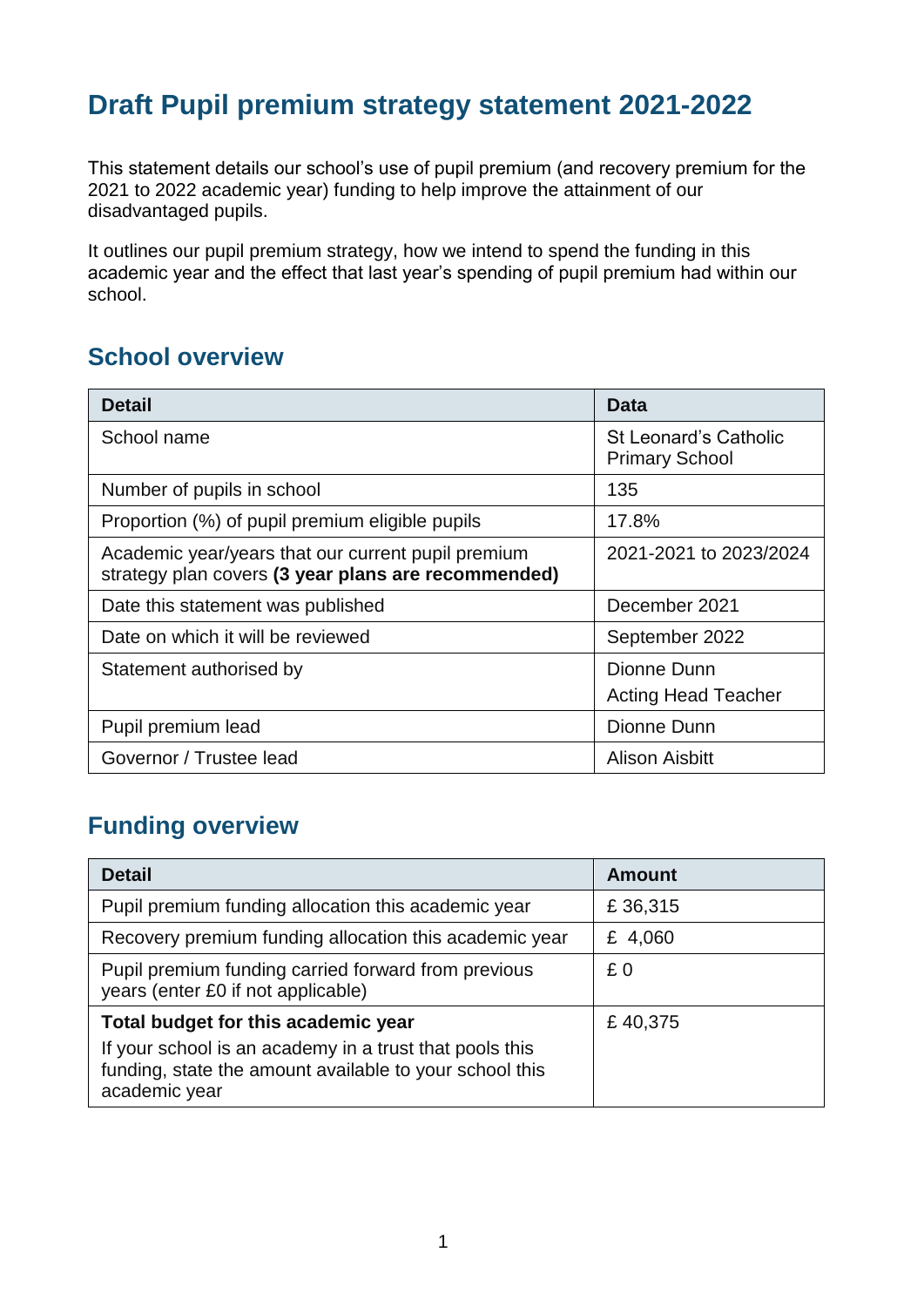# **Part A: Pupil premium strategy plan**

## **Statement of intent**

Our intention is that all pupils, irrespective of their background or the challenges they face, make good progress and achieve high attainment across all subject areas. The focus of our pupil premium strategy is to support disadvantaged pupils to achieve that goal, including progress for those who are already high attainers.

We will consider the challenges faced by vulnerable pupils, such as those who have a social worker and young carers. The activity we have outlined in this statement is also intended to support their needs, regardless of whether they are disadvantaged or not.

High-quality teaching is at the heart of our approach, with a focus on areas in which disadvantaged pupils require the most support. This is proven to have the greatest impact on closing the disadvantage attainment gap and at the same time will benefit the non-disadvantaged pupils in our school. Implicit in the intended outcomes detailed below, is the intention that non-disadvantaged pupils' attainment will be sustained and improved alongside progress for their disadvantaged peers.

Our strategy is also integral to wider school plans for education recovery, notably in its targeted support through the National Tutoring Programme for pupils whose education has been worst affected, including non-disadvantaged pupils.

Our approach will be responsive to common challenges and individual needs, rooted in robust diagnostic assessment, not assumptions about the impact of disadvantage. The approaches we have adopted complement each other to help pupils excel. To ensure they are effective we will:

- ensure disadvantaged pupils are challenged in the work that they're set
- act early to intervene at the point need is identified
- adopt a whole school approach in which all staff take responsibility for disadvantaged pupils' outcomes and raise expectations of what they can achieve

#### **Principles**

- We ensure that teaching and learning opportunities meet the needs of all the pupils
- We ensure that appropriate provision is made for pupils who belong to vulnerable groups, this includes ensuring that the needs of socially disadvantaged pupils are adequately assessed and addressed
- In making provision for socially disadvantaged pupils, we recognise that not all pupils who receive free school meals will be socially disadvantaged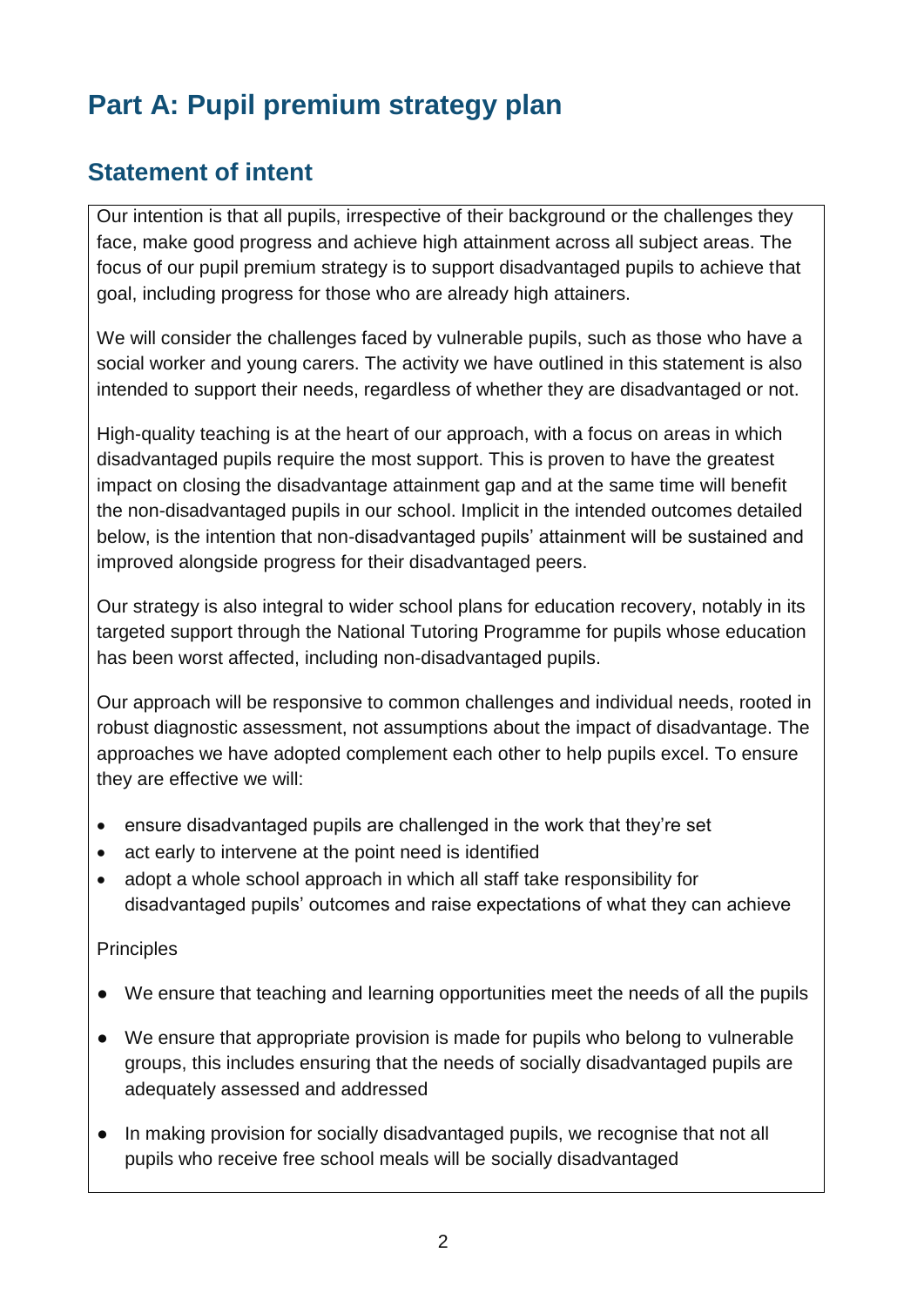- We also recognise that not all pupils who are socially disadvantaged are registered or qualify for free school meals. We reserve the right to allocate the Pupil Premium funding to support any pupil or groups of pupils the school has legitimately identified as being socially disadvantaged.
- Pupil premium funding will be allocated following a needs analysis which will identify priority classes, groups or individuals. Limited funding and resources means that not all children receiving free school meals will be in receipt of pupil premium interventions at one time.

#### **Demography and school context**

St Leonard's Catholic Primary School is located in the New Silksworth area of Sunderland and is part of the Bishop Chadwick Catholic Education Trust (BCCET). We are a small, single form entry school with classes from Reception to Year 6. Children join St Leonard's from a range of different nursery settings.

The proportion of pupils eligible for free school meals is slightly below national averages (18.5%).

The number of pupils recorded as having a special educational need is above national averages (28.9%); however, the number of pupils with an Education, Health and Care Plan is low by comparison at 2.2%.

The percentage of pupils with English as an additional language is lower than national averages.

The school provides a before and after-school provision.

#### **Long term objectives**

- To consistently narrow the attainment gap between disadvantaged and nondisadvantaged pupils nationally and also within internal school data.
- For all disadvantaged pupils in school to consistently exceed nationally expected progress rates in order to reach Age Related Expectation at the end of Year 6 and thus achieve GCSE's in English and Maths.

#### **Provision to consider to achieve the objectives**

- 1-1 support or small group work
- Use of the NTP programme, supported through BCCET
- Additional teaching and learning opportunities provided through trained TAs or external agencies
- All our work through the pupil premium will be aimed at accelerating progress, moving children to at least age-related expectations and beyond.
- Transition from primary to secondary and transition internally and into EYFS.
- Subsidise all activities, educational visits and residentials. Ensuring children have first-hand experiences to use in their learning in the classroom.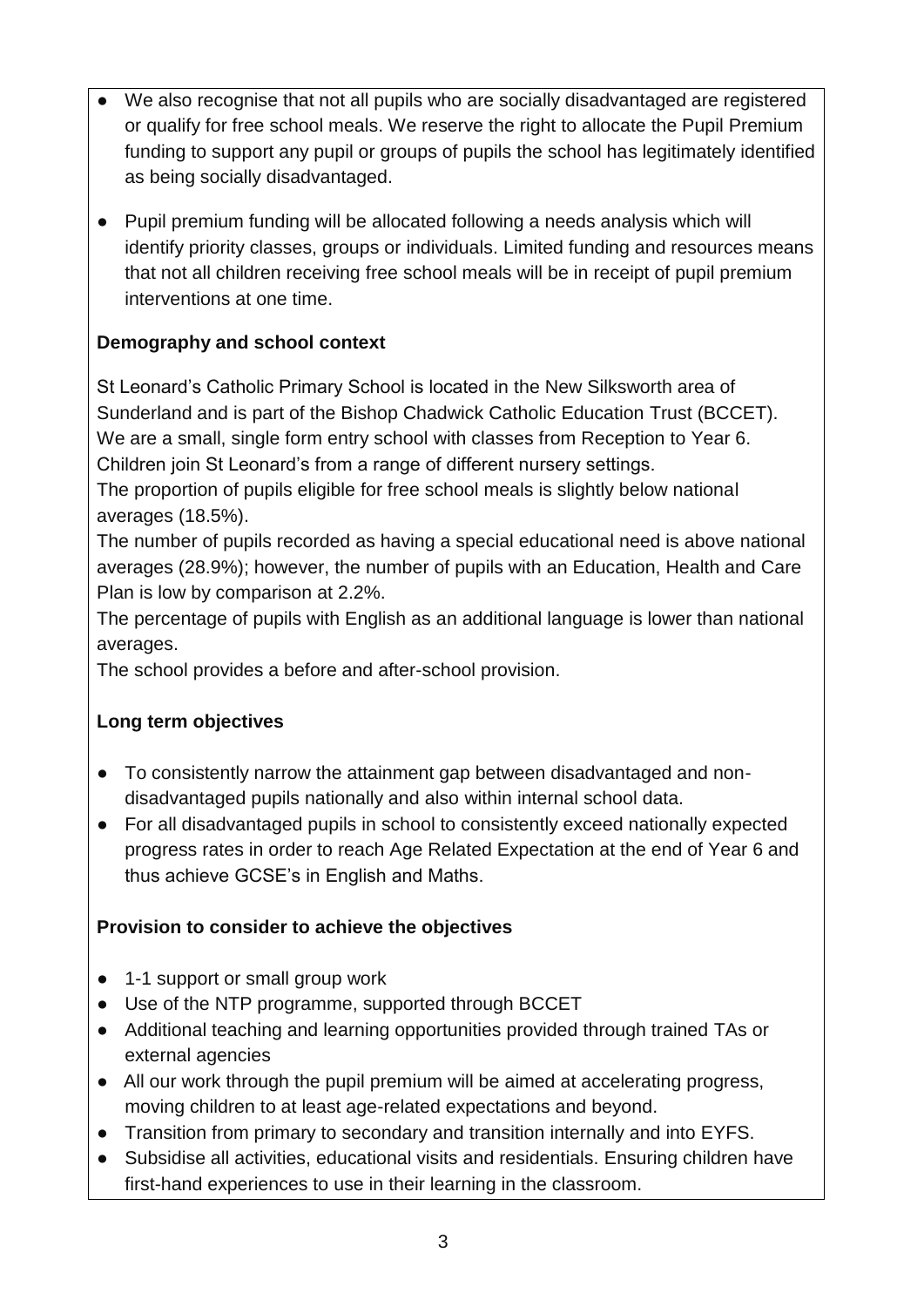- Support the funding of specialist learning software and resources.
- To allow the children to learn a musical instrument and to sing in the school choir.
- To extend PE provision.
- Behaviour and nurture support during lunchtimes by providing activities to engage and promote St Leonard's values and thus enhance learning.

This list is not exhaustive and will change according to the needs and support our socially disadvantaged pupils require.

## **Challenges**

This details the key challenges to achievement that we have identified among our disadvantaged pupils.

| <b>Challenge</b><br>number | <b>Detail of challenge</b>                                                                                                                                                                                                                                                                                   |
|----------------------------|--------------------------------------------------------------------------------------------------------------------------------------------------------------------------------------------------------------------------------------------------------------------------------------------------------------|
| 1                          | Assessments, observations, and discussions with pupils indicate under-<br>developed oral language skills and vocabulary gaps among many disad-<br>vantaged pupils. These are evident from Reception through to KS2 and<br>in general, are more prevalent among our disadvantaged pupils than<br>their peers. |
| $\overline{2}$             | Assessments, observations, and discussions with pupils suggest disad-<br>vantaged pupils generally have greater difficulties with phonics than<br>their peers. This negatively impacts their development as readers.                                                                                         |
| 3                          | Internal and external (where available) assessments indicate that maths<br>attainment among disadvantaged pupils is significantly below that of<br>non-disadvantaged pupils; both in fluency and mastery outcomes.                                                                                           |
| 4                          | Our assessments and observations indicate that the education and well-<br>being of many of our disadvantaged pupils have been impacted by par-<br>tial school closures to a greater extent than for other pupils. These find-<br>ings are supported by national studies.                                     |
|                            | This has resulted in significant knowledge gaps leading to pupils falling<br>further behind age-related expectations, especially in maths.                                                                                                                                                                   |
| 5                          | Social and emotional issues for some disadvantaged pupils have<br>caused a primary barrier to learning.                                                                                                                                                                                                      |
| 6                          | Attendance remains an issue for some of our disadvantaged pupils                                                                                                                                                                                                                                             |
| 7                          | Engagement of families in school events, including those supporting<br>families, is good. However, attendance from disadvantaged families is<br>lower than non-disadvantaged families. This negatively impacts on both<br>academic and emotional development of the disadvantaged pupils.                    |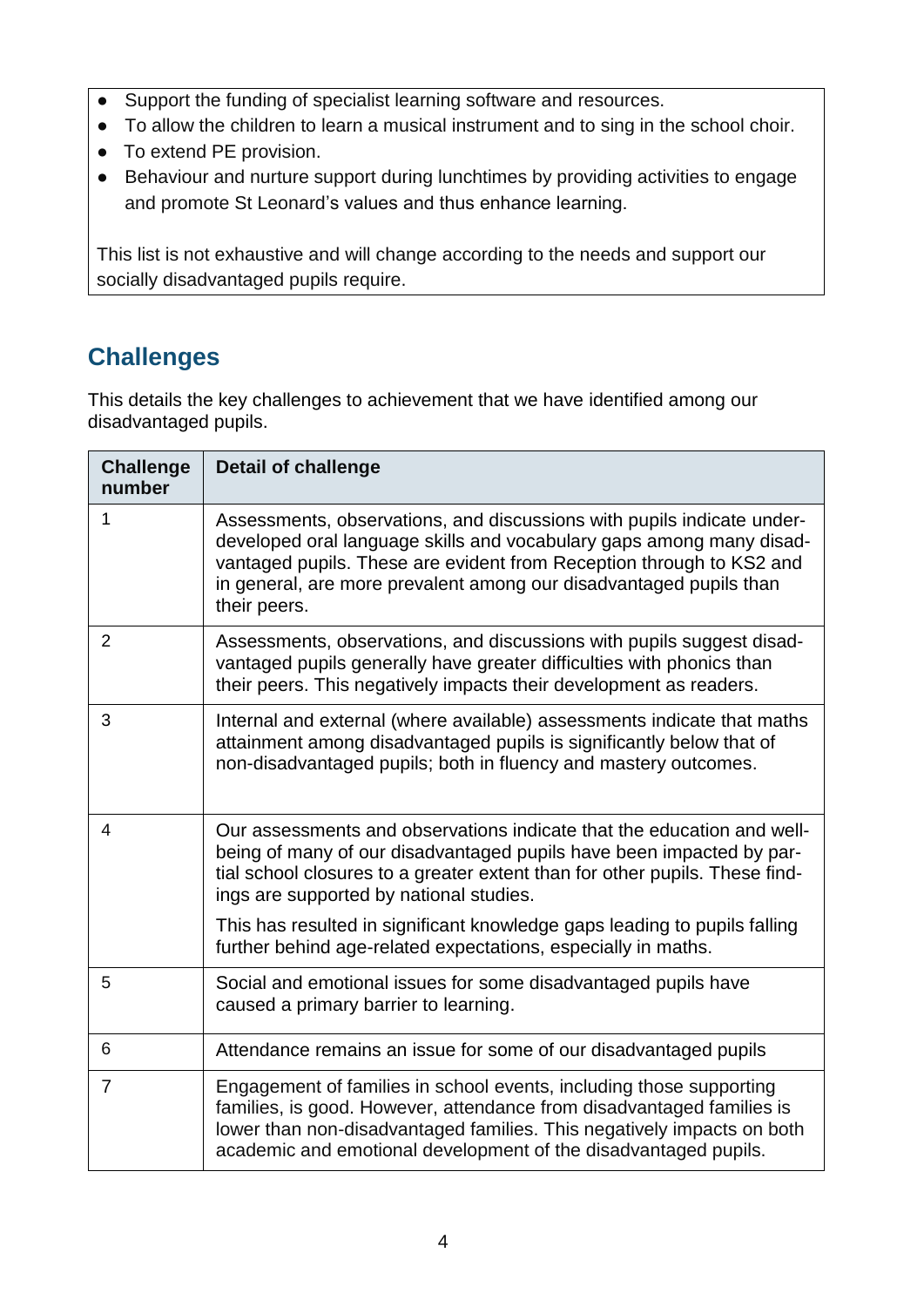# **Intended outcomes**

This explains the outcomes we are aiming for **by the end of our current strategy plan**, and how we will measure whether they have been achieved.

| Intended outcome                                                                                                           | <b>Success criteria</b>                                                                                                                                                                                                                                                                                                                                                                                                                               |  |
|----------------------------------------------------------------------------------------------------------------------------|-------------------------------------------------------------------------------------------------------------------------------------------------------------------------------------------------------------------------------------------------------------------------------------------------------------------------------------------------------------------------------------------------------------------------------------------------------|--|
| Improved oral language skills<br>and vocabulary among<br>disadvantaged pupils.                                             | Assessments and observations indicate significantly<br>improved oral language among disadvantaged<br>pupils. This is evident when triangulated with other<br>sources of evidence, including engagement in<br>lessons, book scrutiny and ongoing formative<br>assessment.                                                                                                                                                                              |  |
| Improved reading attainment<br>among disadvantaged pupils.                                                                 | KS2 reading outcomes in 2023/24 show that more<br>than 80%+ of disadvantaged pupils met the<br>expected standard.                                                                                                                                                                                                                                                                                                                                     |  |
| Improved maths attainment<br>for disadvantaged pupils at<br>the end of KS2.                                                | KS2 maths outcomes in 2023/24 show that more<br>than 80%+ of disadvantaged pupils met the<br>expected standard.                                                                                                                                                                                                                                                                                                                                       |  |
| To achieve and sustain<br>improved wellbeing for all<br>pupils in our school,<br>particularly our disadvantaged<br>pupils. | Sustained high levels of wellbeing from 2023/24<br>demonstrated by:<br>qualitative data from student voice, student and<br>parent surveys and teacher observations<br>a significant reduction in bullying<br>a significant increase in participation in enrichment<br>activities, particularly among disadvantaged pupils                                                                                                                             |  |
| To achieve and sustain<br>improved attendance for all<br>pupils, particularly our<br>disadvantaged pupils.                 | Sustained high attendance from 2023/24 demon-<br>strated by:<br>the overall absence rate for all pupils be-<br>$\circ$<br>ing no more than 4%, and the attendance<br>gap between disadvantaged pupils and<br>their non-disadvantaged peers being re-<br>duced by 0.2%.<br>the percentage of all pupils who are per-<br>sistently absent being below 10% and the<br>figure among disadvantaged pupils being<br>no more than 2% lower than their peers. |  |
| To increase the numbers of<br>disadvantaged families<br>attending school supportive<br>activities and workshops            | Increase attendance from disadvantaged families<br>and ensure there is a higher than proportionate num-<br>ber of families attending events.                                                                                                                                                                                                                                                                                                          |  |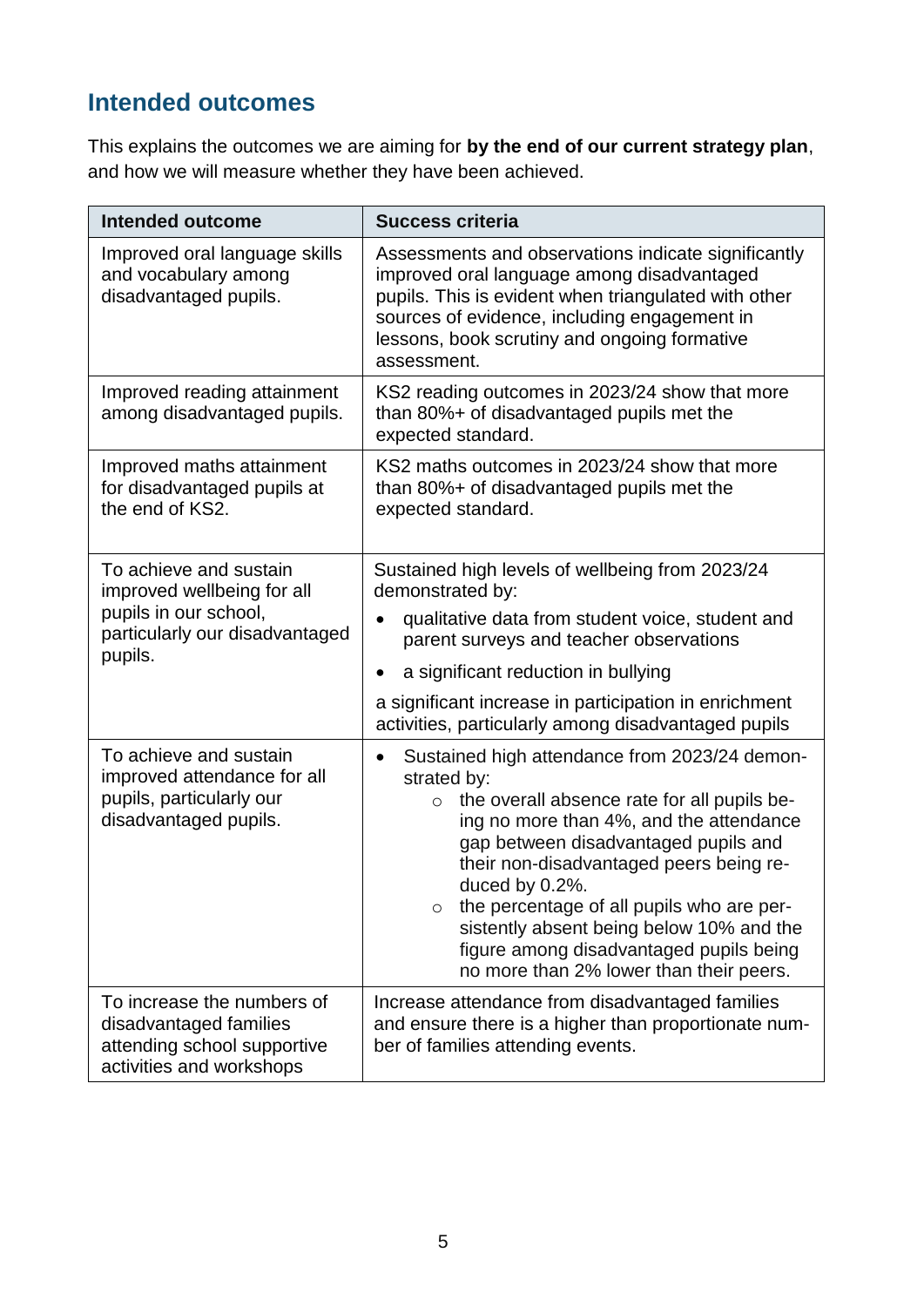# **Activity in this academic year**

This details how we intend to spend our pupil premium (and recovery premium funding) **this academic year** to address the challenges listed above.

### **Teaching (for example, CPD, recruitment and retention)**

Budgeted cost: £ 14,000

| <b>Activity</b>                                                                                                                                                                                                                                                                                                                             | <b>Evidence that supports this</b><br>approach                                                                                                                                                                                                                                                                                                                                                                                                                                                                                                                                                           | <b>Challenge</b><br>number(s)<br>addressed |
|---------------------------------------------------------------------------------------------------------------------------------------------------------------------------------------------------------------------------------------------------------------------------------------------------------------------------------------------|----------------------------------------------------------------------------------------------------------------------------------------------------------------------------------------------------------------------------------------------------------------------------------------------------------------------------------------------------------------------------------------------------------------------------------------------------------------------------------------------------------------------------------------------------------------------------------------------------------|--------------------------------------------|
| Early identification of<br>PP pupils with poor<br>S&L in Nursery (or on<br>entry to Reception if<br>they didn't attend our<br>Nursery). Referrals<br>made immediately to<br>S&L team.<br>Work alongside S&L<br>team with individual<br>PP pupils and Carry<br>out follow up<br>activities, including<br><b>BLAST and ECAT</b><br>programmes | There is a strong evidence base that<br>suggests oral language interventions,<br>including dialogic activities such as<br>high-quality classroom discussion,<br>are inexpensive to implement with<br>high impacts on reading:<br>Oral language interventions   Toolkit<br><b>Strand   Education Endowment</b><br><b>Foundation   EEF</b>                                                                                                                                                                                                                                                                 | 1                                          |
| <b>Primary Literacy Pro-</b><br>ject and Talk 4 Writing<br>approach to English<br>teaching. All staff to<br>attend staff training<br>day.<br>Wordless picture<br>books in nursery and<br>at least once 1:1<br>reading with staff<br>Helicopter stories as<br>an EYFS approach to<br>T4W                                                     | Pupils' writing can be improved by<br>teaching them to plan and monitor<br>their writing.<br>Producing quality writing is a com-<br>plex process but a number of differ-<br>ent strategies are likely to help, de-<br>pending on the current skills of the<br>writer.<br>These include pre-writing activities,<br>drafting, editing and revising and<br>sharing.<br>Teachers should introduce these<br>strategies using modelling and struc-<br>tured support, which should be grad-<br>ually reduced as a child progresses<br>until the child is capable of complet-<br>ing the activity independently. | 1, 2                                       |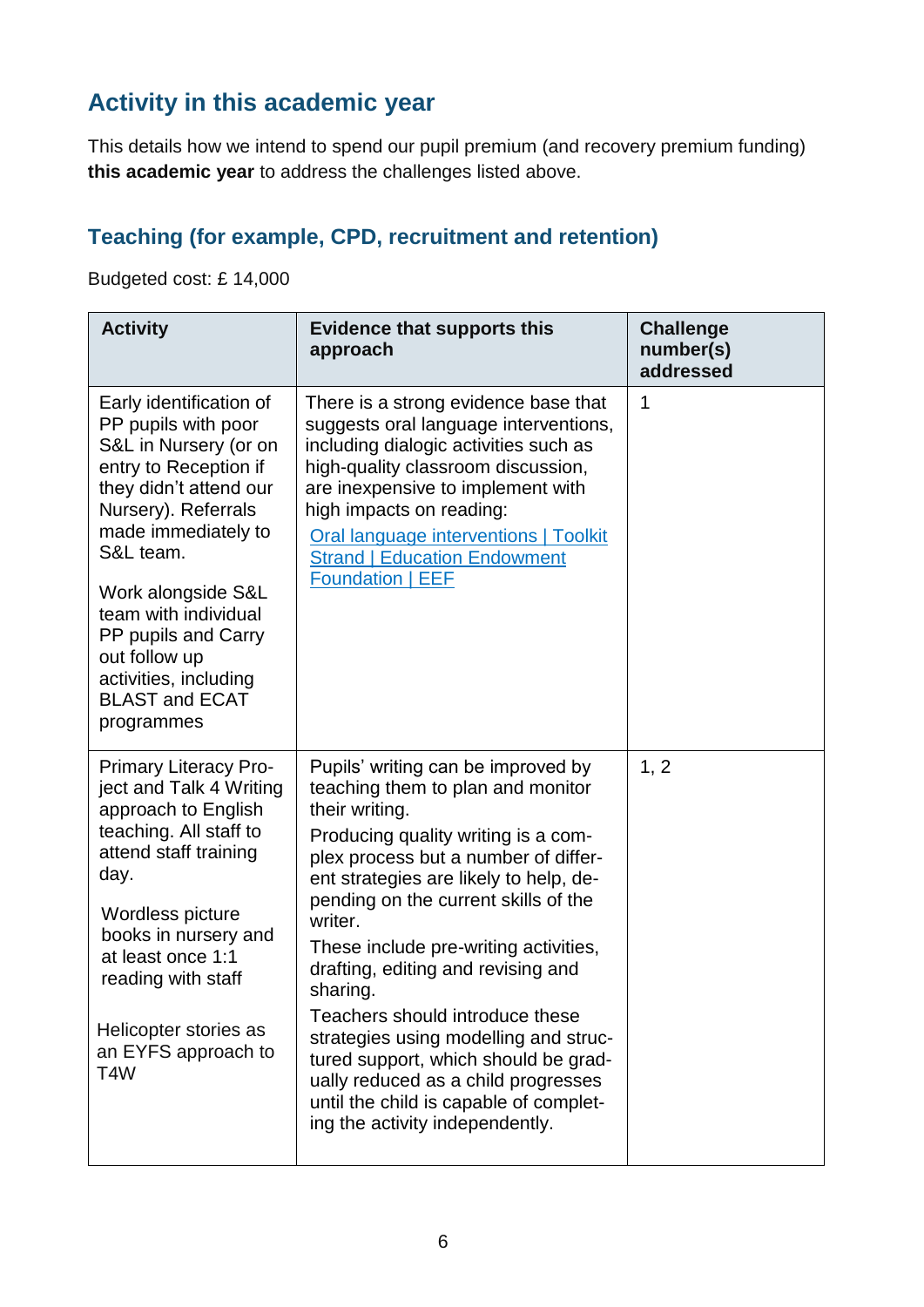|                                                                                                                                                                                                                                                                                | EEF IMPROVING LITERACY IN<br>KEY STAGE 1 - Summary of<br>recommendations                                                                                                                                                                                                                                                                                                                             |                |
|--------------------------------------------------------------------------------------------------------------------------------------------------------------------------------------------------------------------------------------------------------------------------------|------------------------------------------------------------------------------------------------------------------------------------------------------------------------------------------------------------------------------------------------------------------------------------------------------------------------------------------------------------------------------------------------------|----------------|
| <i>'I can'</i> training and<br>supply cover                                                                                                                                                                                                                                    | Weak Vocabulary and language<br>Skills.                                                                                                                                                                                                                                                                                                                                                              | 1, 3           |
|                                                                                                                                                                                                                                                                                | Most children on entry to Reception<br>are working below and are unlikely<br>to have the breadth of vocabulary<br>that reflects their experiences.                                                                                                                                                                                                                                                   |                |
| Purchase of a DfE<br>validated Systematic<br><b>Synthetic Phonics</b><br>programme (Sounds<br>Write) to secure<br>stronger phonics<br>teaching for all pupils.<br>This includes training<br>all members of staff to<br>ensure consistency of<br>delivery across the<br>school. | Phonics approaches have a strong<br>evidence base that indicates a posi-<br>tive impact on the accuracy of word<br>reading (though not necessarily<br>comprehension), particularly for dis-<br>advantaged pupils:<br><b>Phonics   Toolkit Strand   Education</b><br><b>Endowment Foundation   EEF</b>                                                                                                | $\overline{2}$ |
| Fund teacher release<br>time to embed key el-<br>ements of guidance in<br>school and to access<br>Arcamedes Hub re-<br>sources and CPD (in-<br>cluding Teaching for<br>Mastery training).                                                                                      | The DfE non-statutory guidance has<br>been produced in conjunction with<br>the National Centre for Excellence in<br>the Teaching of Mathematics, draw-<br>ing on evidence-based approaches:<br>Maths_guidance_KS_1_and_2.pdf<br>(publishing.service.gov.uk)<br>The EEF guidance is based on a<br>range of the best available evi-<br>dence:<br><b>Improving Mathematics in Key</b><br>Stages 2 and 3 | 3              |

### **Targeted academic support (for example, tutoring, one-to-one support structured interventions)**

Budgeted cost: £ 14,575

| <b>Activity</b>                                                           | <b>Evidence that supports this</b><br>approach                                                                 | <b>Challenge</b><br>number(s)<br>addressed |
|---------------------------------------------------------------------------|----------------------------------------------------------------------------------------------------------------|--------------------------------------------|
| <b>Additional phonics</b><br>sessions targeted at<br>disadvantaged pupils | Phonics approaches have a strong<br>evidence base indicating a positive<br>impact on pupils, particularly from | 2                                          |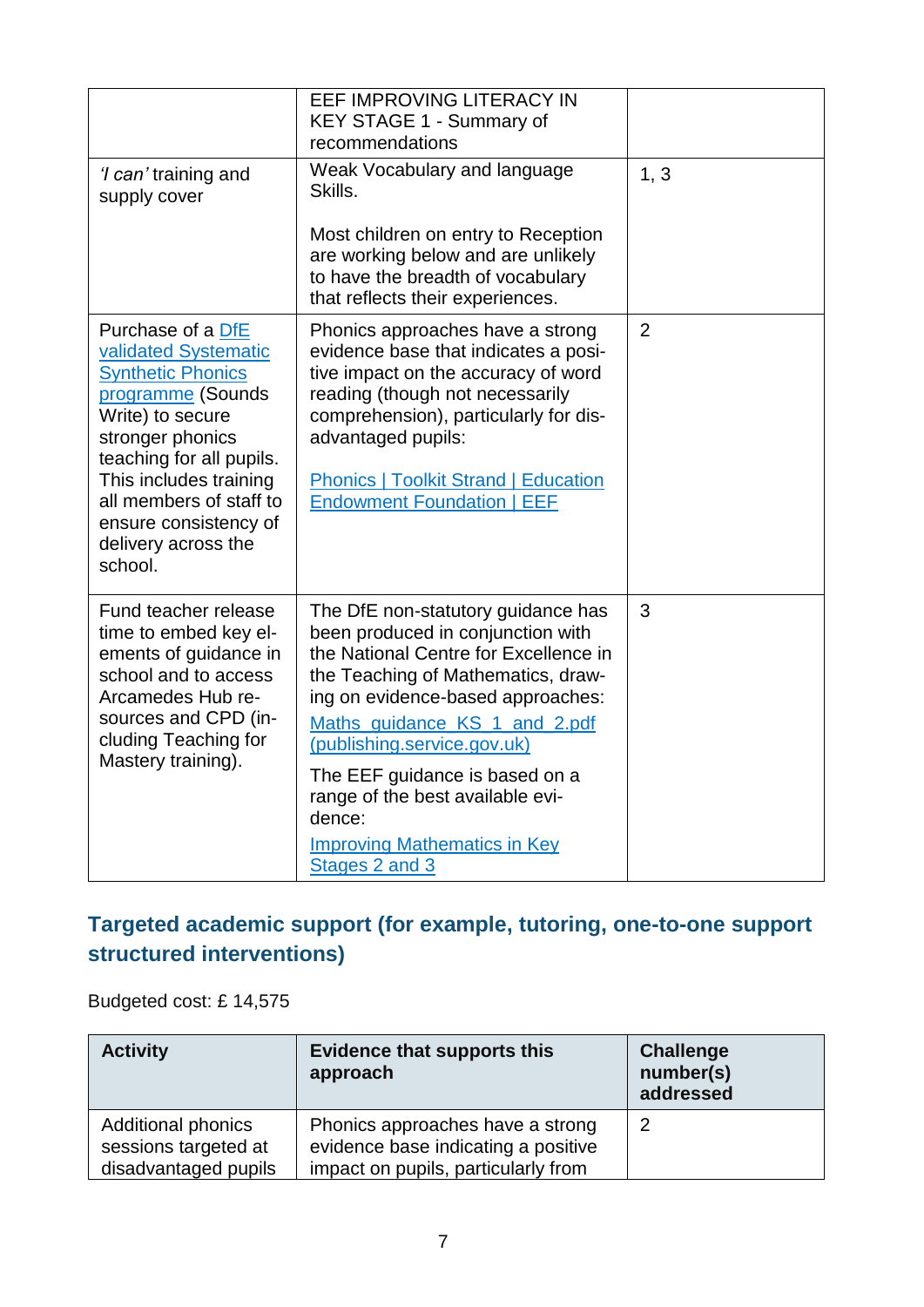| who require further<br>phonics support.                                                                                                                                                                                                                                                                                                                          | disadvantaged backgrounds. Tar-<br>geted phonics interventions have<br>been shown to be more effective<br>when delivered as regular sessions<br>over a period up to 12 weeks:<br><b>Phonics   Toolkit Strand   Education</b><br><b>Endowment Foundation   EEF</b>                  |         |
|------------------------------------------------------------------------------------------------------------------------------------------------------------------------------------------------------------------------------------------------------------------------------------------------------------------------------------------------------------------|------------------------------------------------------------------------------------------------------------------------------------------------------------------------------------------------------------------------------------------------------------------------------------|---------|
| Additional maths and<br><b>English interventions</b><br>in LKS2 for targeted<br>PP children with and<br>without SEND.                                                                                                                                                                                                                                            |                                                                                                                                                                                                                                                                                    |         |
| Engaging with the<br><b>National Tutoring</b><br>Programme to<br>provide a blend of<br>tuition, mentoring and<br>school-led tutoring for<br>pupils whose<br>education has been<br>most impacted by the<br>pandemic. A<br>significant proportion<br>of the pupils who<br>receive tutoring will<br>be disadvantaged,<br>including those who<br>are high attainers. | Tuition targeted at specific needs<br>and knowledge gaps can be an ef-<br>fective method to support low attain-<br>ing pupils or those falling behind in<br>small groups:<br><b>Small group tuition   Toolkit Strand  </b><br><b>Education Endowment Foundation</b><br>EEF         | 1, 2, 3 |
| EY / KS1 (KS2)<br>Reading Books to<br>ensure the books link<br>to 'Sounds Write'<br><b>Phonic Scheme</b>                                                                                                                                                                                                                                                         | Over recent years, over half of chil-<br>dren in the reception cohort have<br>achieved a Good Level of Develop-<br>ment by the end of the Foundation<br>Stage.<br>We undertook a review of EY's to in-                                                                             | 1,2,3,4 |
|                                                                                                                                                                                                                                                                                                                                                                  | vest in new resources in October<br>2021 to ensure the needs of the new<br>curriculum could be met. An invest-<br>ment of new books was undertaken<br>to support the EEF research *sug-<br>gested books for each part of the<br>curriculum to ensure language rich<br>environment. |         |
| <b>Times Table Rockstar</b>                                                                                                                                                                                                                                                                                                                                      | Times table Rockstar impact on PP<br>children                                                                                                                                                                                                                                      | 1,2,3   |
| My Maths and<br>arithmetic                                                                                                                                                                                                                                                                                                                                       | Using Times tables Rockstar's at St<br>Leonard's has benefitted all children,                                                                                                                                                                                                      |         |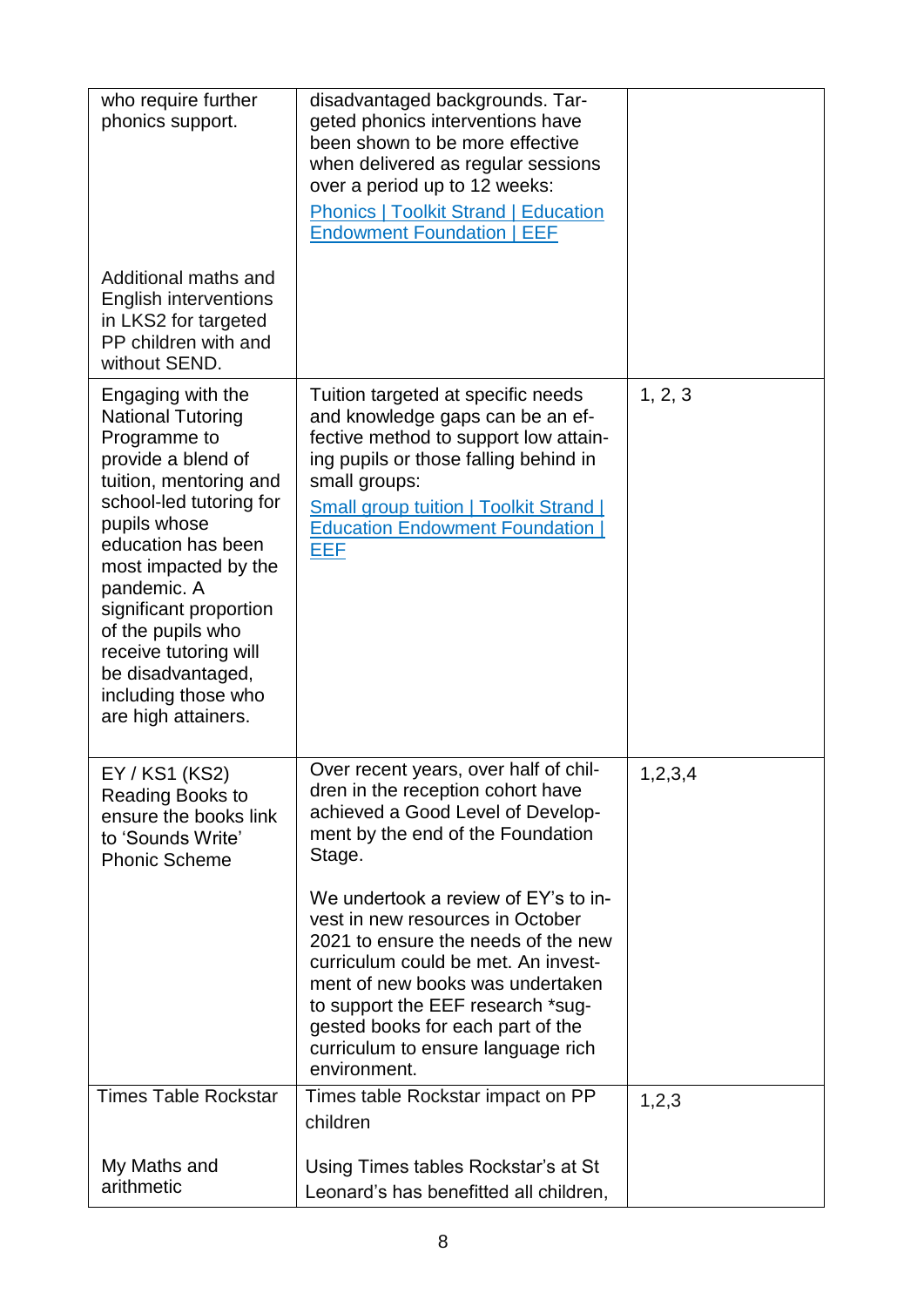| quickly become confident with the set    |                                                                                                                                                                    |
|------------------------------------------|--------------------------------------------------------------------------------------------------------------------------------------------------------------------|
| up therefore it becomes something        |                                                                                                                                                                    |
| easy for children to access              |                                                                                                                                                                    |
| independently at home. This is a         |                                                                                                                                                                    |
| huge benefit to using TT Rockstar's      |                                                                                                                                                                    |
| as it doesn't rely on the help of a      |                                                                                                                                                                    |
| parent at home who may be less           |                                                                                                                                                                    |
| confident. Teachers are also able to     |                                                                                                                                                                    |
| set specific challenges and times        |                                                                                                                                                                    |
| tables for different children. This      |                                                                                                                                                                    |
| allows those LA/PP children to           |                                                                                                                                                                    |
| engage with the same enthusiasm as       |                                                                                                                                                                    |
| every other child and nobody but         |                                                                                                                                                                    |
| themselves and the teacher knows         |                                                                                                                                                                    |
| the level they are working at. It allows |                                                                                                                                                                    |
| all children to become confident         |                                                                                                                                                                    |
| especially our PP.                       |                                                                                                                                                                    |
|                                          |                                                                                                                                                                    |
|                                          |                                                                                                                                                                    |
|                                          |                                                                                                                                                                    |
|                                          |                                                                                                                                                                    |
|                                          |                                                                                                                                                                    |
|                                          |                                                                                                                                                                    |
|                                          | including PP children. Children<br>New resources and homework<br>access ensure all pupils, especially<br>PP have access to high quality<br>resources at all times. |

### **Wider strategies (for example, related to attendance, behaviour, wellbeing)**

Budgeted cost: £ 11,800

| <b>Activity</b>                                                          | <b>Evidence that supports this</b><br>approach                                                                                                                                                                                                                                                              | <b>Challenge</b><br>number(s)<br>addressed |
|--------------------------------------------------------------------------|-------------------------------------------------------------------------------------------------------------------------------------------------------------------------------------------------------------------------------------------------------------------------------------------------------------|--------------------------------------------|
| Poverty proofing<br>process to identify<br>how to support PP<br>families | There is some evidence that<br>disadvantaged pupils benefit<br>disproportionately, making<br>approximately two and a half<br>months' additional progress. There<br>are also often wider benefits for low<br>income students in terms of<br>attendance at school, behaviour and<br>relationships with peers. | 4, 7                                       |
| <b>Attendance Officer</b>                                                | Attendance figures are currently ex-<br>cellent for Pupil Premium pupils and<br>we would like to maintain this. A                                                                                                                                                                                           | 4, 5                                       |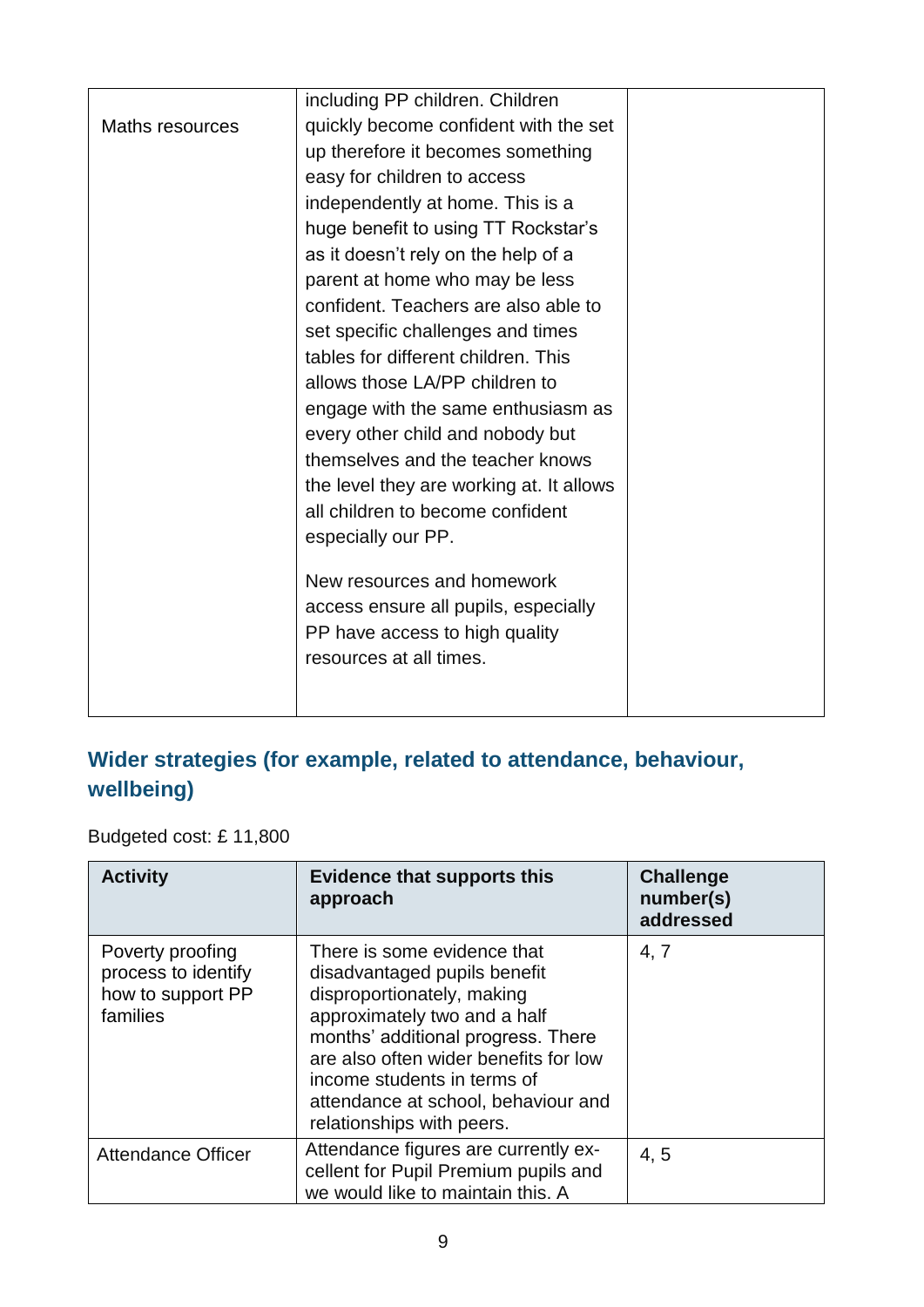|                                                                                                                                                                                                                                                                                                                     | higher percentage of Pupil Premium<br>pupils are late to school than non-Pu-<br>pil Premium pupils. Pupils are sup-<br>ported to catch up on missed learning<br>in school and this is achieved through<br>the use of 'Catch- Up Club' which is<br>run by TA at breaktime.                                                                                                   |                |
|---------------------------------------------------------------------------------------------------------------------------------------------------------------------------------------------------------------------------------------------------------------------------------------------------------------------|-----------------------------------------------------------------------------------------------------------------------------------------------------------------------------------------------------------------------------------------------------------------------------------------------------------------------------------------------------------------------------|----------------|
| <b>Breakfast Club pro-</b><br>vides a free breakfast<br>for all children to start<br>their day                                                                                                                                                                                                                      | Food deprivation is high at St Leon-<br>ard's. Food parcel were routinely de-<br>livered by staff during lockdowns to<br>support our vulnerable families. All<br>PP children are offered free place<br>Research shows hungry children do<br>not perform as well.                                                                                                            | 4,5            |
| Music - Ukulele                                                                                                                                                                                                                                                                                                     | Every child has the right to learn to<br>play an instrument<br>*Georgina Biddle LA Music funding<br>for the disadvantaged                                                                                                                                                                                                                                                   | $\overline{4}$ |
| Ensure the emotional<br>well-being of all chil-<br>dren. Children partici-<br>pate in regular coun-<br>selling, mentorship<br>and emotional resili-<br>ence sessions<br>CPD programme to<br>upskill TA teams in a<br>range of appropriate<br>programmes to sup-<br>port mental health, in-<br>cluding 'Fun Friends' | Evidence suggests that behaviour in-<br>terventions can produce large im-<br>provements in academic performance<br>along with a decrease in problematic<br>behaviours, though estimated bene-<br>fits vary widely across programmes.                                                                                                                                        | 4              |
| and 'Friends for Life'.<br>Disadvantaged pupils<br>have limited opportu-<br>nities to develop life<br>and cultural experi-<br>ences. Greater oppor-<br>tunities identified for<br>pupils through in-<br>volvement in clubs -<br>choir, sports (includ-                                                              | There is evidence showing that<br>providing extra-curricular activities<br>and opportunities, including social<br>action, can help to improve pupil at-<br>tainment and other attitudes and<br>skills, such as motivation, confi-<br>dence and team-working.<br>https://educationendowmentfounda-<br>tion.org.uk/projects-and-evalua-<br>tion/projects/childrens-university | 4, 5           |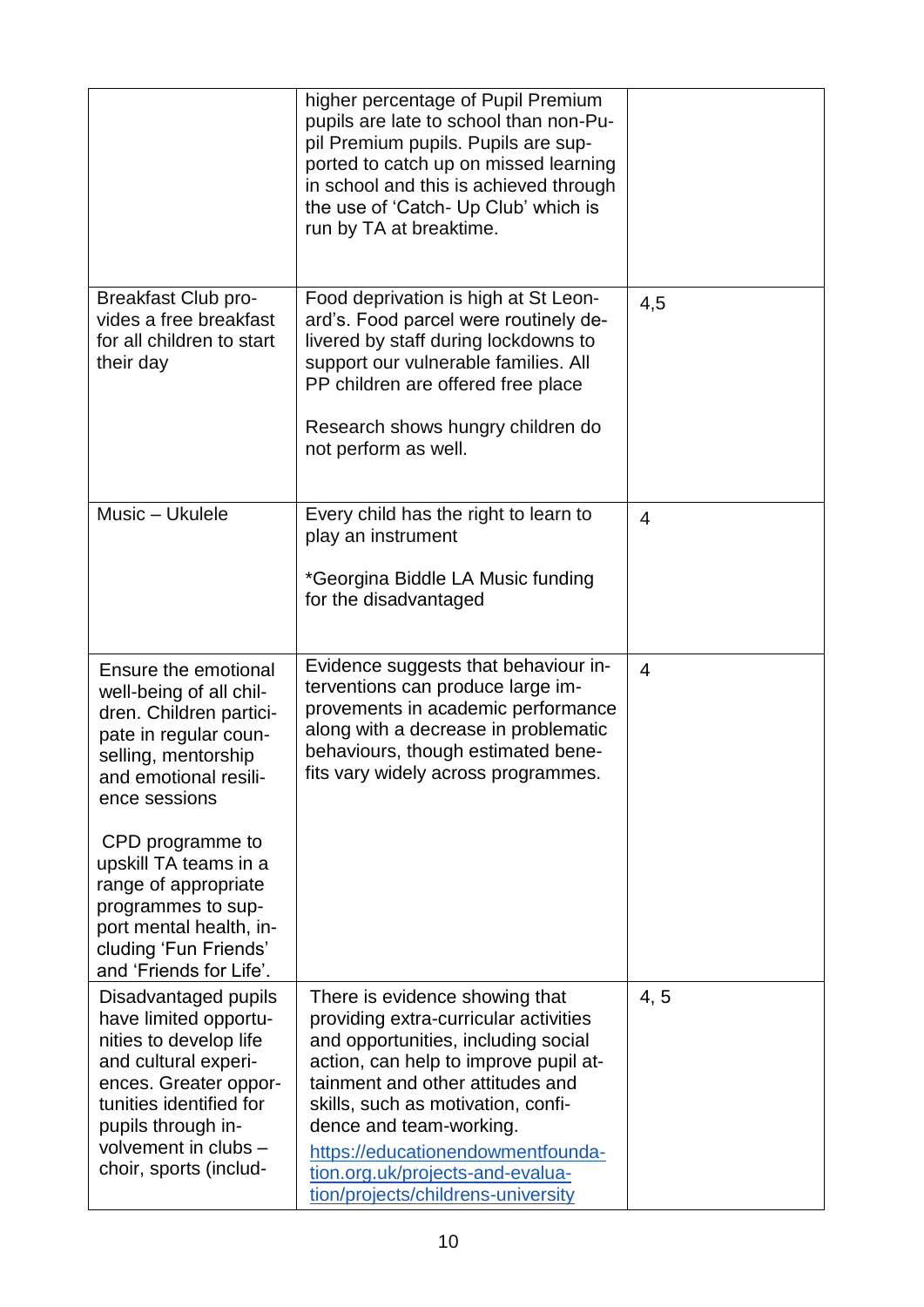| ing school representa-<br>tion, links to Impro-<br>tech), plus subsidised<br>and free involvement<br>in all after school<br>clubs.           |  |
|----------------------------------------------------------------------------------------------------------------------------------------------|--|
| Curriculum enhance-<br>ment through visits<br>outside school, includ-<br>ing theatre, museums<br>etc.                                        |  |
| Attending residential<br>which will enhance<br>their aspirations and<br>self-confidence, and<br>YMT do develop spir-<br>itual understanding. |  |

# **Total budgeted cost: £ 40,375**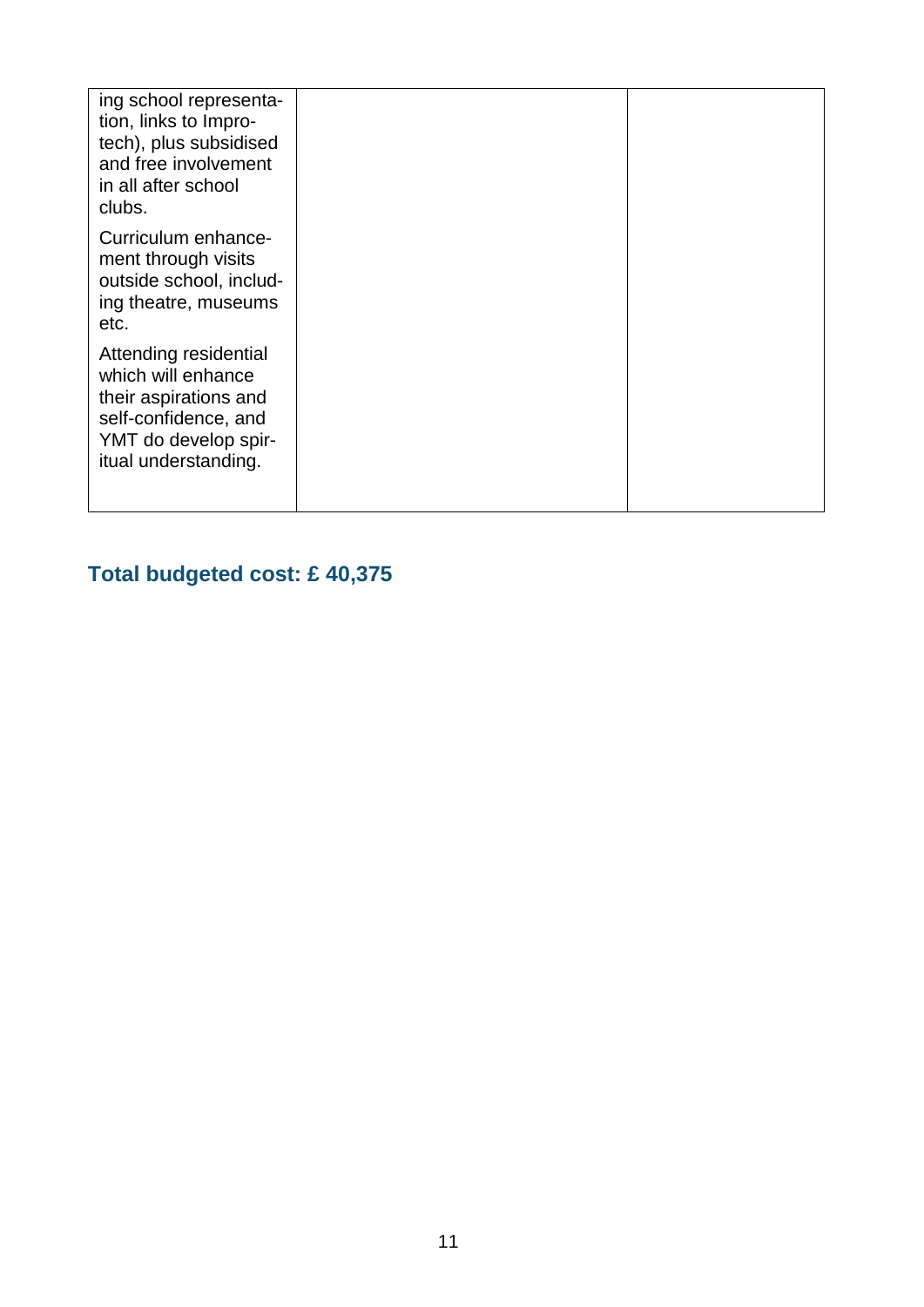# **Part B: Review of outcomes in the previous academic year**

#### **Pupil premium strategy outcomes**

This details the impact that our pupil premium activity had on pupils in the 2020 to 2021 academic year.

*Due to COVID-19, performance measures have not been published for 2020 to 2021, and 2020 to 2021 results will not be used to hold schools to account. Given this, please point to any other pupil evaluations undertaken during the 2020 to 2021 academic year, for example, standardised teacher administered tests or diagnostic assessments such as rubrics or scales.*

Across St Leonard's, a large-scale training in Sounds-Write phonics has been implemented to increase the children's confidence when approaching the phonics screening (although this was not carried out in its usual statutory way); this will be further developed in 2021-2022 through an extension to whole school implementation.

In addition to this, Accelerated Reading is used in Years 2-6 for the development of vocabulary, and for reading speed and fluency; aiding comprehension. This will assist in improving the overall percentage of children attaining expected level in reading.

Times Table Rock Stars was used to develop speed and fluency in multiplication recall and to support and improve the overall percentage of children attaining expected level in maths arithmetic skills.

Intervention was most effective when teachers and TA's worked collaboratively to respond to issues/ misconceptions from earlier learning in the day, applying a 'keep up not catch up' philosophy to learning. Remote learning effectively utilised and promoted research-based interventions and strategies. Phonics was delivered by highly skilled and trained teachers and teaching assistants remotely. Use of TTRS and Accelerated Reader were accessible to pupils at home. Family support continued through regular parental contact with school staff and Class Dojo.

An attendance officer has been used subsequently and has been effective at supporting our families back to school following school closures and attendance figures improved. At the end of last year, absenteeism for all disadvantaged pupils was 7.9%, of which, 26.2% were persistently absent.